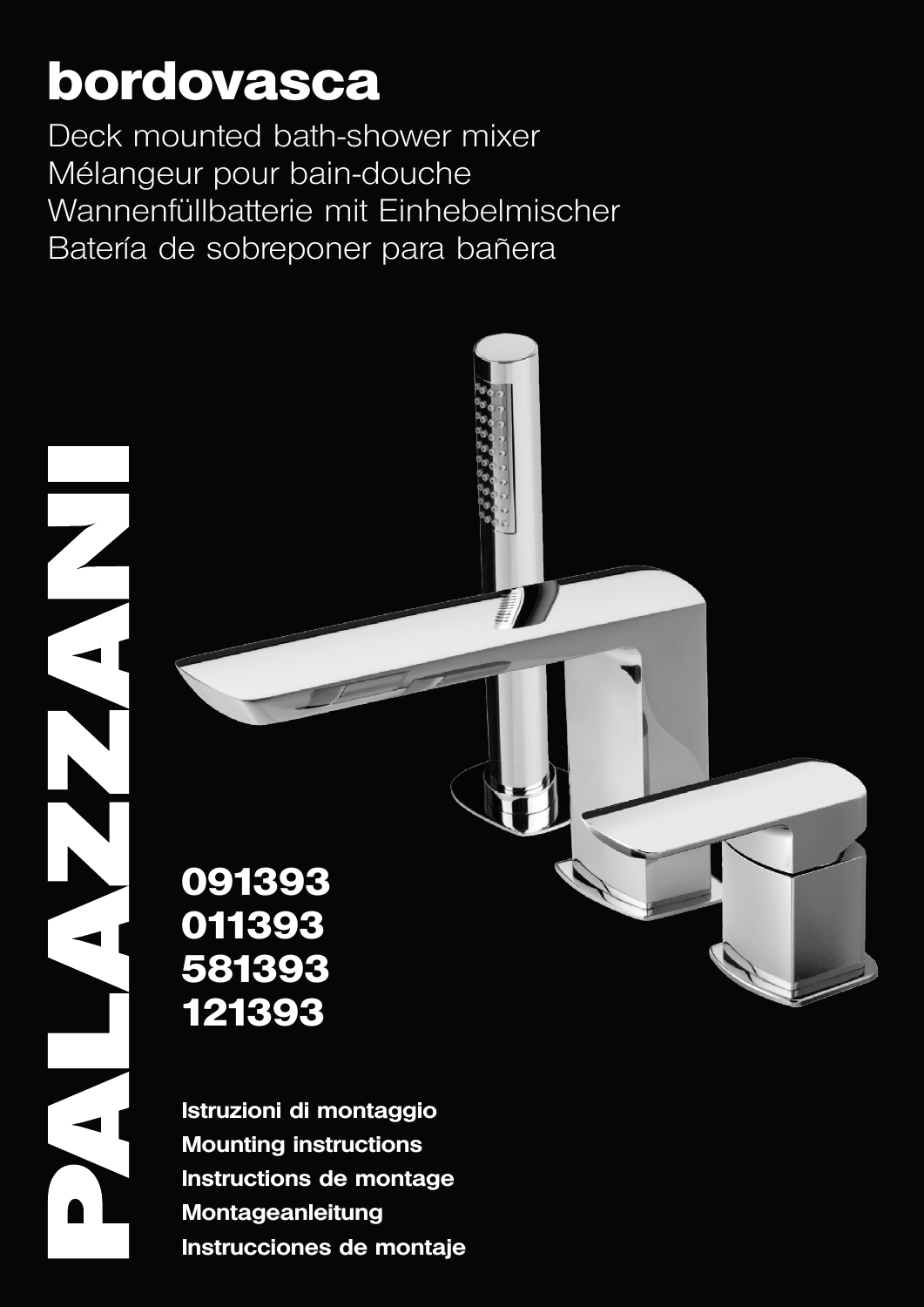## 



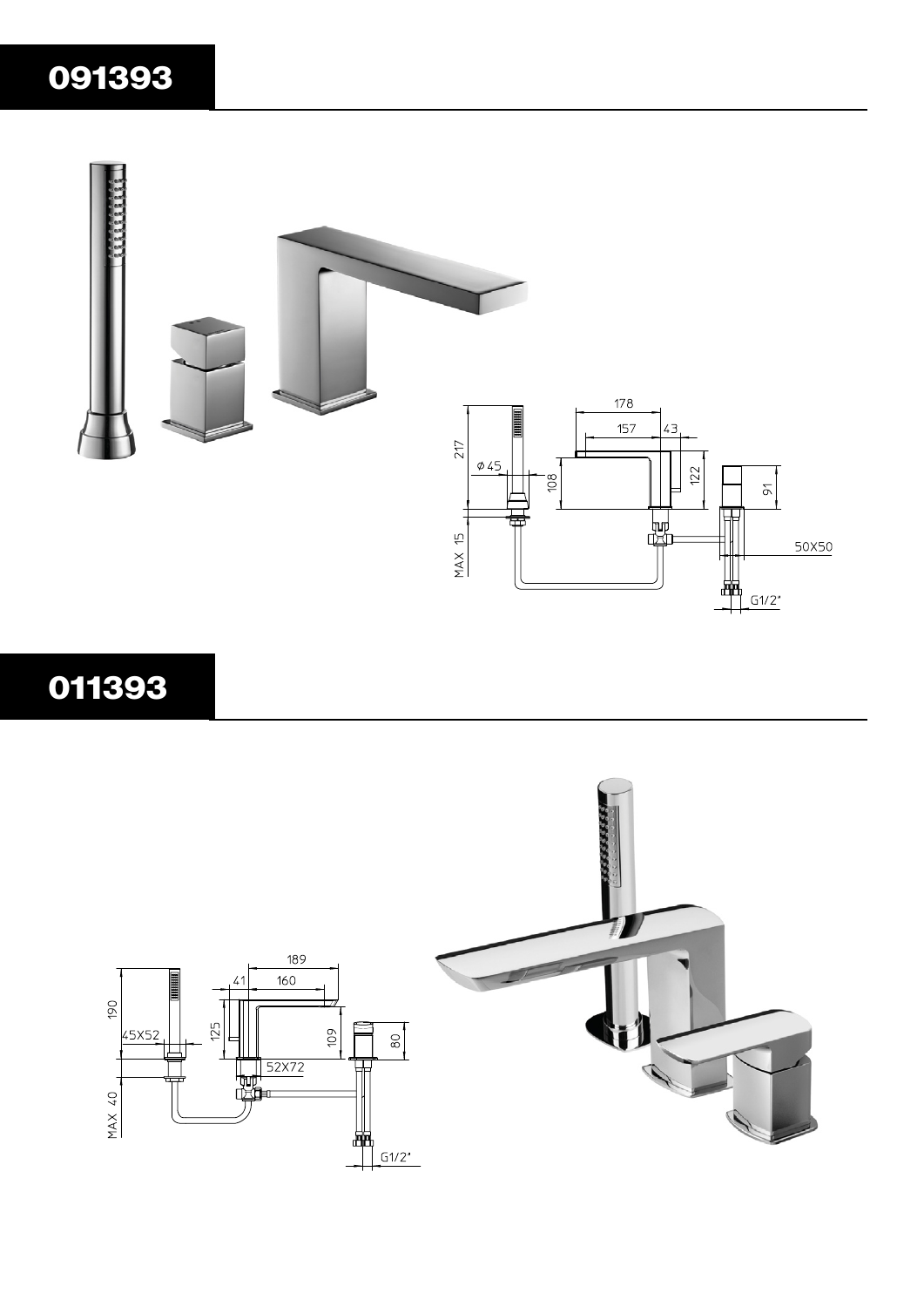## 



## 



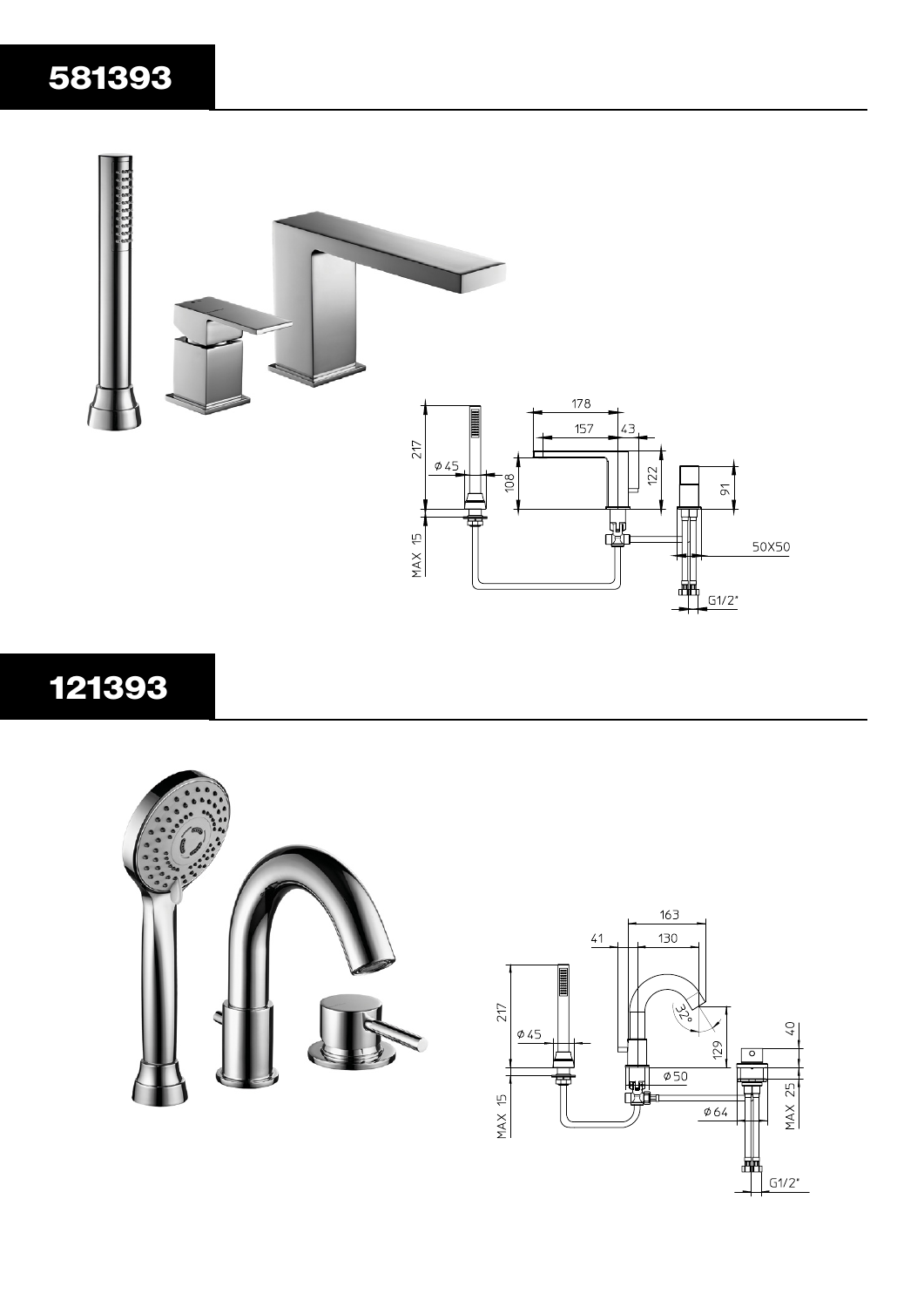## Scheda tecnica: KIT. SOPRABORDO VASCA CON DEVIATORE

### **CARATTERISTICHE TECNICHE:**

-PRESSIONE DI COLLAUDO<br>-INDICE ALIMENTAZIONE CALDA A SINISTRA COL. ROSSO -INDICE ALIMENTAZIONE FREDDA

-INDICE ALIMENTAZIONE CALDA A SINISTRA COL. RC<br>-INDICE ALIMENTAZIONE FREDDA A DESTRA COL. BLU

| <b>SECONDO</b><br>817<br>IMPIEGO<br><b>EUROPEA</b><br>LIMI <sup>-</sup><br><b>NORMA</b><br>FN<br>DI<br>LA.<br>. LA |                      |                                                            |  |  |
|--------------------------------------------------------------------------------------------------------------------|----------------------|------------------------------------------------------------|--|--|
| SIONE<br><b>PRESSI</b>                                                                                             | MIN<br>BAR<br>™ =∪.J | <b>BAR</b><br>MAX<br>$\overline{\phantom{0}}$<br>-<br>- TO |  |  |
| <b>TEMPERAT</b><br><b>FRATURA</b>                                                                                  |                      | $90^{\circ}$<br>MAX<br>$=$                                 |  |  |

| I BUON FUNZIONAMENTO<br>UNI EN 817 PER UN<br>LIMITI<br>I DI IMPIEGO RACCOMANDATI DA |                    |                    |  |  |
|-------------------------------------------------------------------------------------|--------------------|--------------------|--|--|
| <b>PRESSIONE</b>                                                                    | $MIN = 1$<br>. Bar | $MAX = 5$ BAR      |  |  |
| <b>TEMPERATURA</b>                                                                  |                    | $MAX = 65^{\circ}$ |  |  |

#### **AVVERTENZE:**

-E' NECESSARIO ESEGUIRE UNO SPURGO PREVENTIVO MOLTO ACCURATO DELL'IMPIANTO PER EVITARE DANNI SIA ALLA RUBINETTERIA SIA AGLI APPARECCHI TECNOLOGICI INSTALLATI.

-UN FILTRO CENTRALIZZATO PROTEGGE L'IMPIANTO DALLE IMPURITA' CONTENUTE DALL'ACQUA.

-IN CASO DI PRESSIONI DI ALIMENTAZIONE SUPERIORI A 5 BAR , SI RACCOMANDA DI INSTALLARE UN RIDUTTORE DI PRESSIONE PER IL BUON FUNZIONAMENTO DEGLI APPARECCHI.

| <b>SE SI VERIFICA CHE</b>                              | <b>POSSIBILE CAUSA</b>                                          | <b>TIPO DI INTERVENTO</b>                               |
|--------------------------------------------------------|-----------------------------------------------------------------|---------------------------------------------------------|
| SELEZIONANDO L'SCOUA CALDA ESCE LA                     | L'ALIMENTAZIONE CALDA E FREDDA SONO STATE                       | INVERTIRE I TUBI DI ALIMENTAZIONE                       |
| <b>FREDDA</b>                                          | <b>INVERTITE</b>                                                |                                                         |
| POCA PORTATA                                           | PRESSIONE BASSA NELL'IMPIANTO                                   | <b>CONTROLLARE IMPIANTO</b>                             |
|                                                        | <b>USCITE OSTRUITE</b>                                          | PULIRE AERATORE, DOCCIA, ACCESSORI                      |
|                                                        |                                                                 |                                                         |
|                                                        | INPURITA' NEI FORI DI INGRESSO DELLA CARTUCCIA                  | SMONTARE , PULIRE LA CARTUCCIA O<br><b>SOSTITUIRLA</b>  |
|                                                        | FILTRI ENTRATA OSTRUITI                                         | PULIRE I FILTRI IN INGRESSO                             |
| EROGAZIONE SOLO FREDDA                                 | LE ALIMENTAZIONI SONO STATE INVERTITE                           | INVERTIRE I TUBI DI ALIMENTAZIONE                       |
|                                                        | <b>GUASTO DELLA CALDAIA</b>                                     | <b>VERIFICA IMPIANTO</b>                                |
| DIFFICOLTA' DI REGOLAZIONE DELLA<br><b>TEMPERATURA</b> | TEMPERATURA DELL'ACOUA CALDA INSUFFICIENTE                      | CONTROLLARE LA DISPONIBILTA' DELL'ACQUA<br><b>CALDA</b> |
|                                                        | GRANDE DIFFERENZA TRA LE PRESSIONI DI<br><b>ALIMENTAZIONE</b>   | EQUILIBRARE LE PRESSIONI DI ALIMENTAZIONE               |
| PERDITA VERSO LA BOCCA                                 | <b>GUARNIZIONI DI TENUTA DANNEGGIATE</b>                        | <b>VERIFICARE LE GUARNIZIONI</b>                        |
|                                                        | SPORCO DEPOSITATO TRA I DISCHI DI TENUTA                        | SOSTITUIRE LA CARTUCCIA                                 |
|                                                        | DISCHETTI IN CERAMICA FORTEMENTE DANNEGGIATI<br>DALLE IMPURITA' | SOSTITUIRE LA CARTUCCIA                                 |
| PERDITA TRA CARTUCCIA E CORPO                          | GUARNIZIONE DI TENUTA SPORCA O DANNEGGIATA                      | PULIRE O SOSTITUIRE LE GUARNIZIONI                      |
|                                                        | GHIERA DI FISSAGGIO CARTUCCIA ALLENTATA                         | <b>TIRARE LA GHIERA</b>                                 |
| DURANTE L'EROGAZIONE ALLA BOCCA                        | PRESENZA DI IMPURITA' SULLA GUARNIZIONE DEL                     | SMONTARE, PULIRE O SOSTITUIRE IL                        |
| PERDITA DALLA DOCCIA                                   | <b>DEVIATORE</b>                                                | <b>DEVIATORE</b>                                        |
| <b>LEVA ALLENTATA</b>                                  | IL GRANO DI FISSAGGIO E' ALLENTATO DALL'USO                     | <b>TIRARE IL GRANO</b>                                  |

### **DIMENSIONI:**

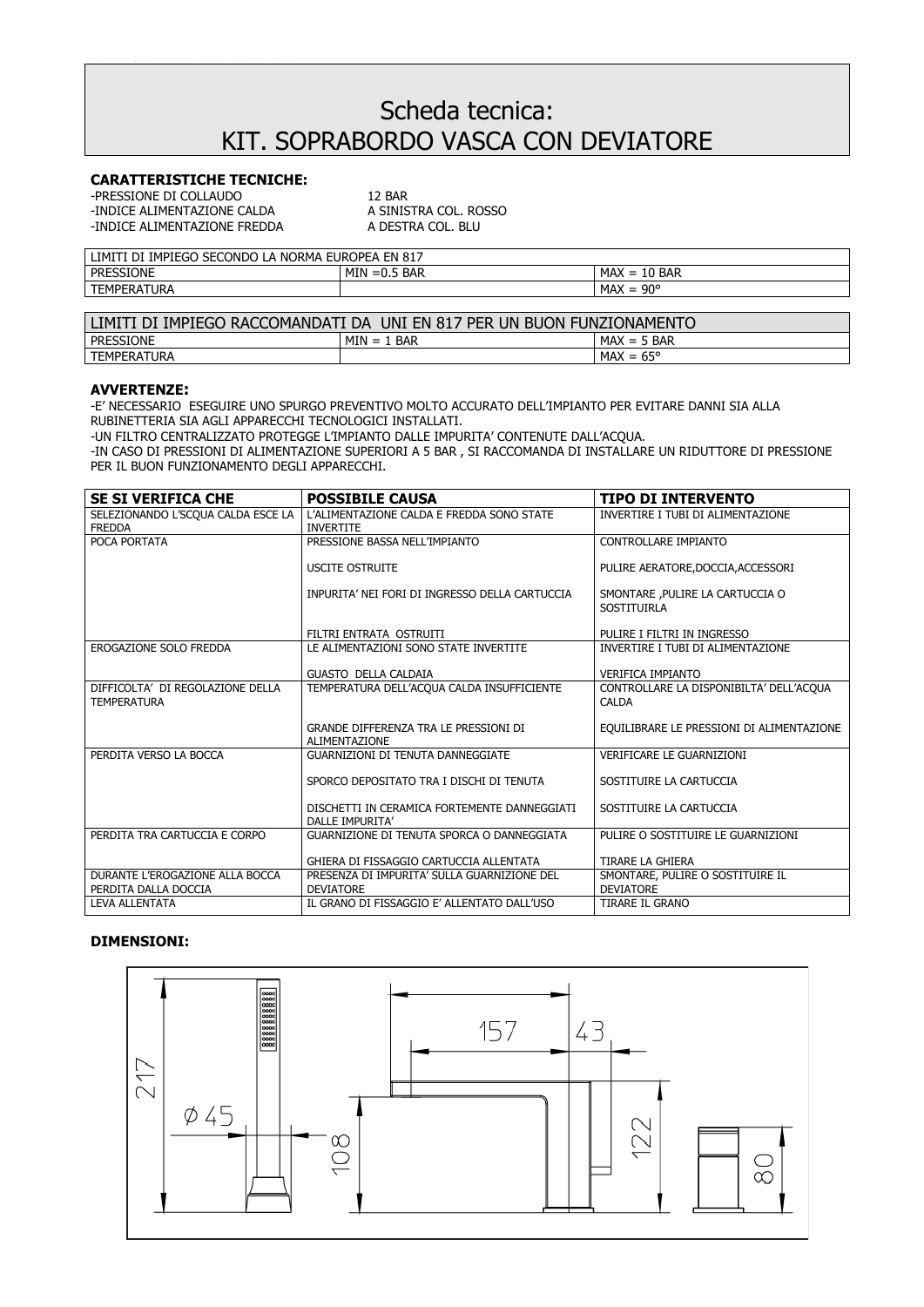### **ISTRUZIONI DI MONTAGGIO:**

- 1- SVITARE E SFILARE GHIERA (1) E O-RING (2).
- 2- POSIZIONARE IL COMPLETO A CROCE NELL'ALLOGGIAMENTO PREVISTO PER LA BOCCA D'EROGAZIONE SUL BORDO VASCA.
- 3- INSERIRE O-RING (2) E IN SEGUITO AVVITARE LA GHIERA (1) DALL'ALTO FINO A FINE CORSA.
- 4- SERRARE CON FLANGIA (3) E RISPETTIVO DADO (4) IL COMPLETO A CROCE SUL BORDO VASCA.



5- FISSARE IL CORPO MISCELATORE CON RISPETTIVO KIT DI FISSAGGIO NELL'ALLOGGIAMENTO PREVISTO SUL BORDO VASCA.

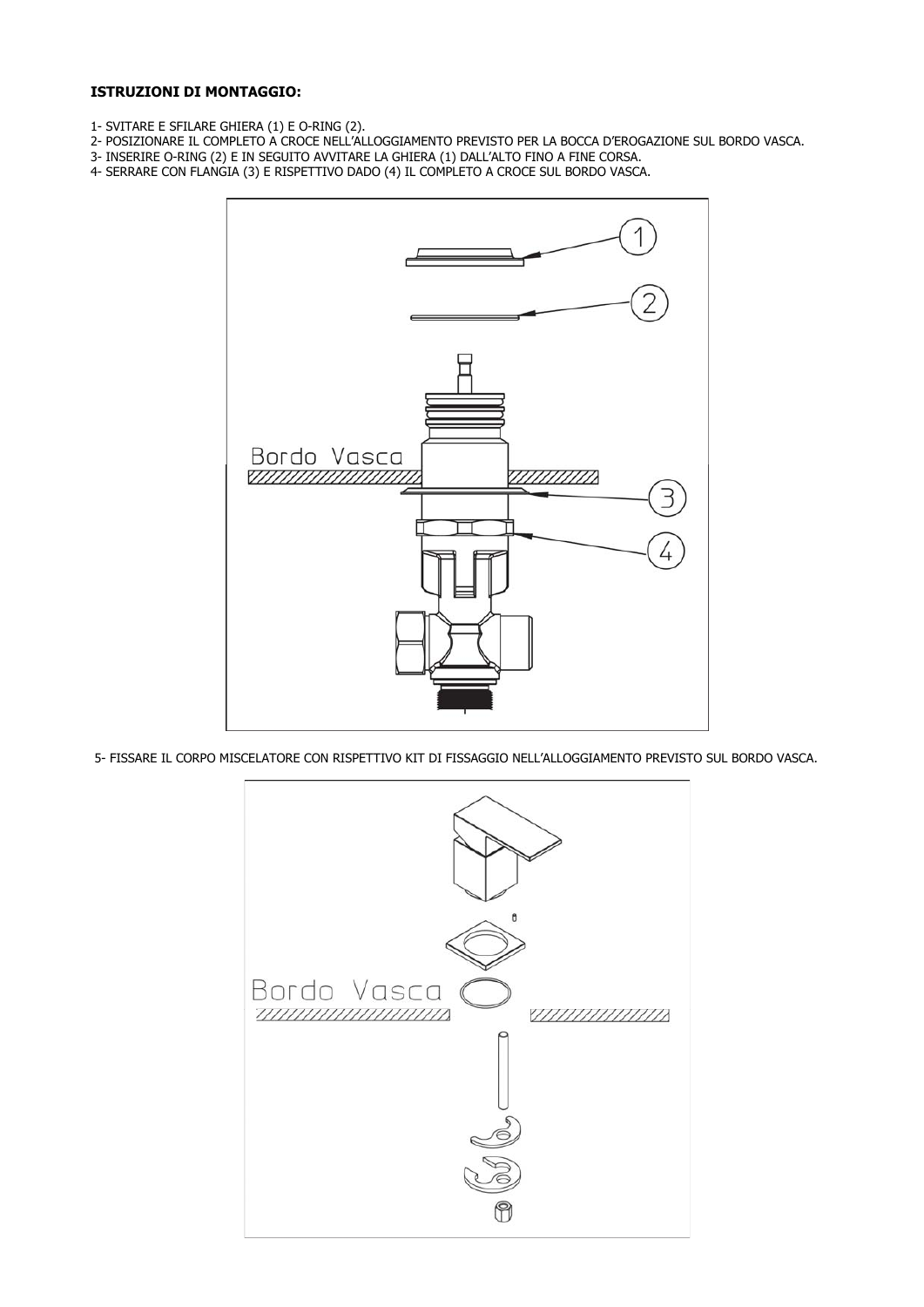6- FISSARE IL SUPPORTO DOCCETTA CON IL RISPETTIVO KIT DI FISSAGGIO NELL'ALLOGGIAMENTO PREVISTO SUL BORDO VASCA.



7- PRIMA DI PROSEGUIRE COL POSIZIONAMENTO DELLA BOCCA (3) INGRASSARE L'ASTA DEVIATORE (7).

8- POSIZIONARE LA BASETTA (1) E LA SPINA (2) SULLA PARTE INFERIORE DELLA BOCCA (3), INSERIRE CON ESTREMA CURA L'ASSIEME APPENA COMPOSTO AL COMPLETO A CROCE PRECEDENTEMENTE FISSATO E POSIZIONATO AL BORDO VASCA, FAR ATTENZIONE CHE GLI O-RING DEL CORPO CROCE SI INSERISCANO NELLE APPOSITE SCANALATURA DELLA BOCCA (3). 9- BLOCCARE IL TUTTO MEDIANTE GRANO (4) PREAVVITATO NELLA BOCCA (3).

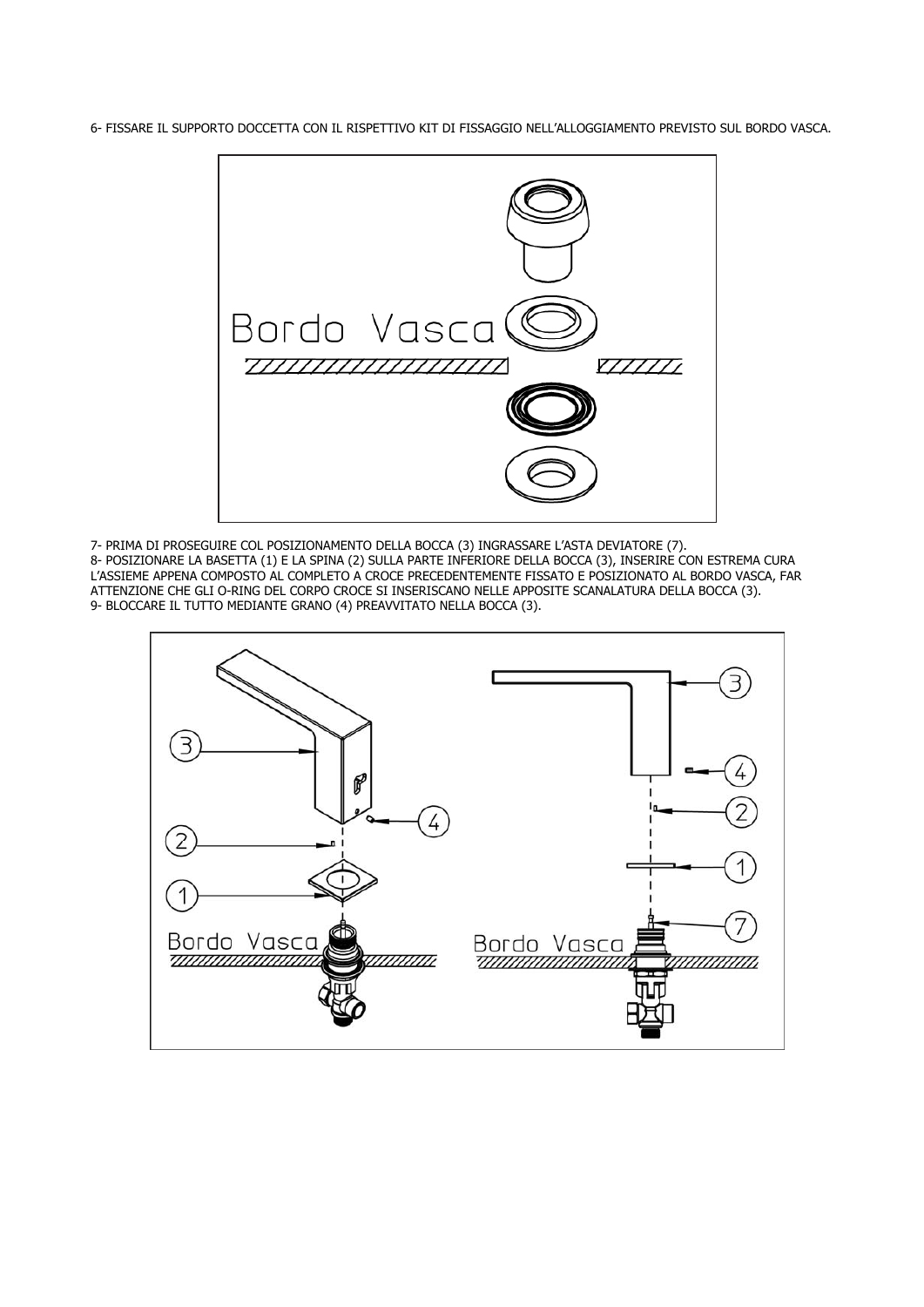10- POSIZIONARE L'INSERTO FILETTATO (5) NELL'ALLOGGIAMENTO DELL'ASTA DEVIATORE, SERRARE CON APPOSITA BRUGOLA (8) IN DOTAZIONE.

11- AVVITARE IN SEGUITO IL POMOLO (6) ALL'INSERTO FILETTATO (5) PRECEDENTEMENTE POSIZIONATO.



12- DOPO AVER FISSATO I TRE CORPI PRINCIPALI COME DESCRITTO IN PRECEDENZA, PROSEGUIRE CON IL COLLEGAMENTO DEI FLESSIBILI.

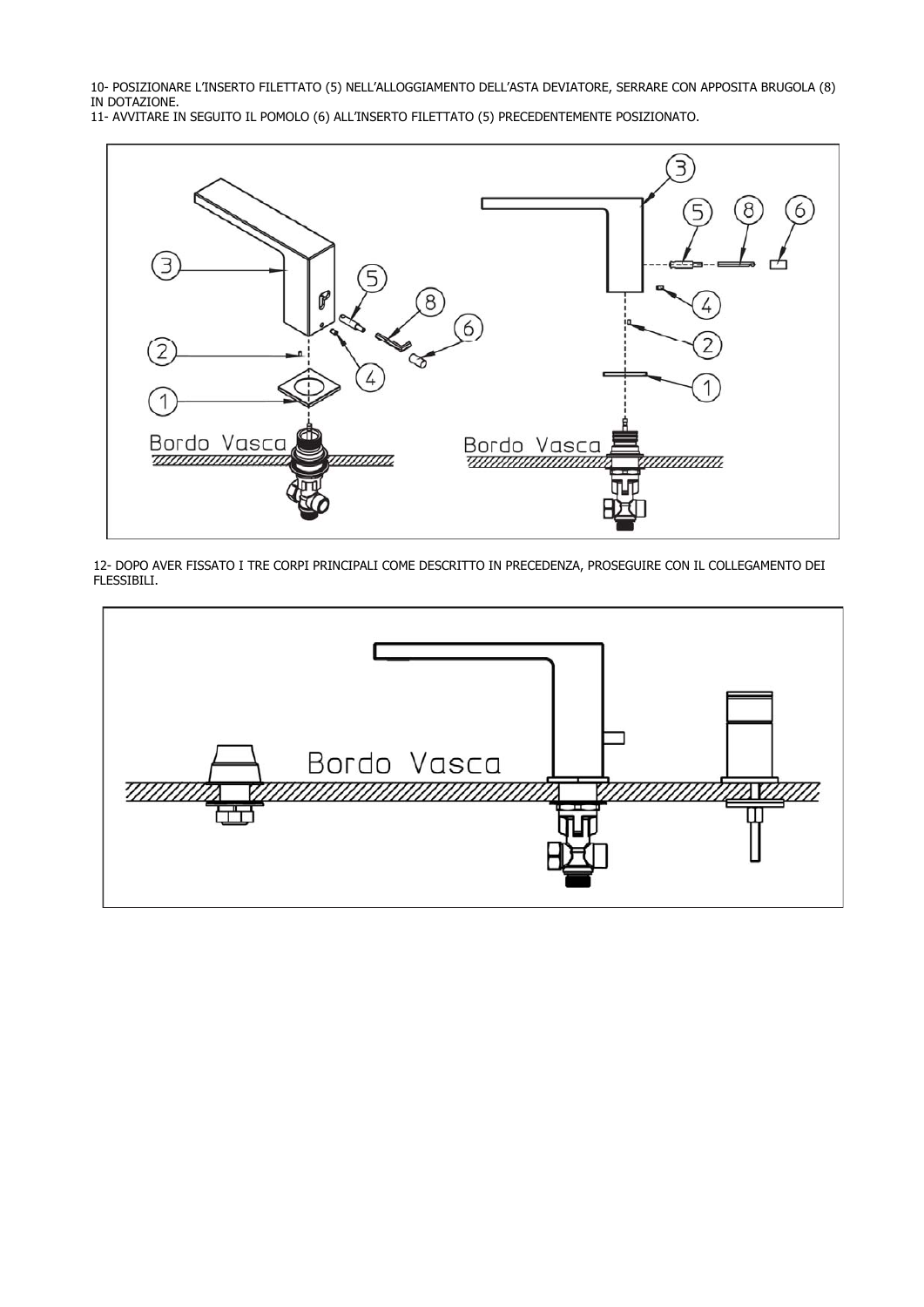13- COLLEGARE I FLESSIBILI 10X1-G1/2" DI ALIMENTAZIONE ROSSO (HOT) E BLU (COLD).



14- COLLEGARE IL FLESSIBILE 12X1-G1/2" DALL'USCITA MIX AL CORPO A CROCE.